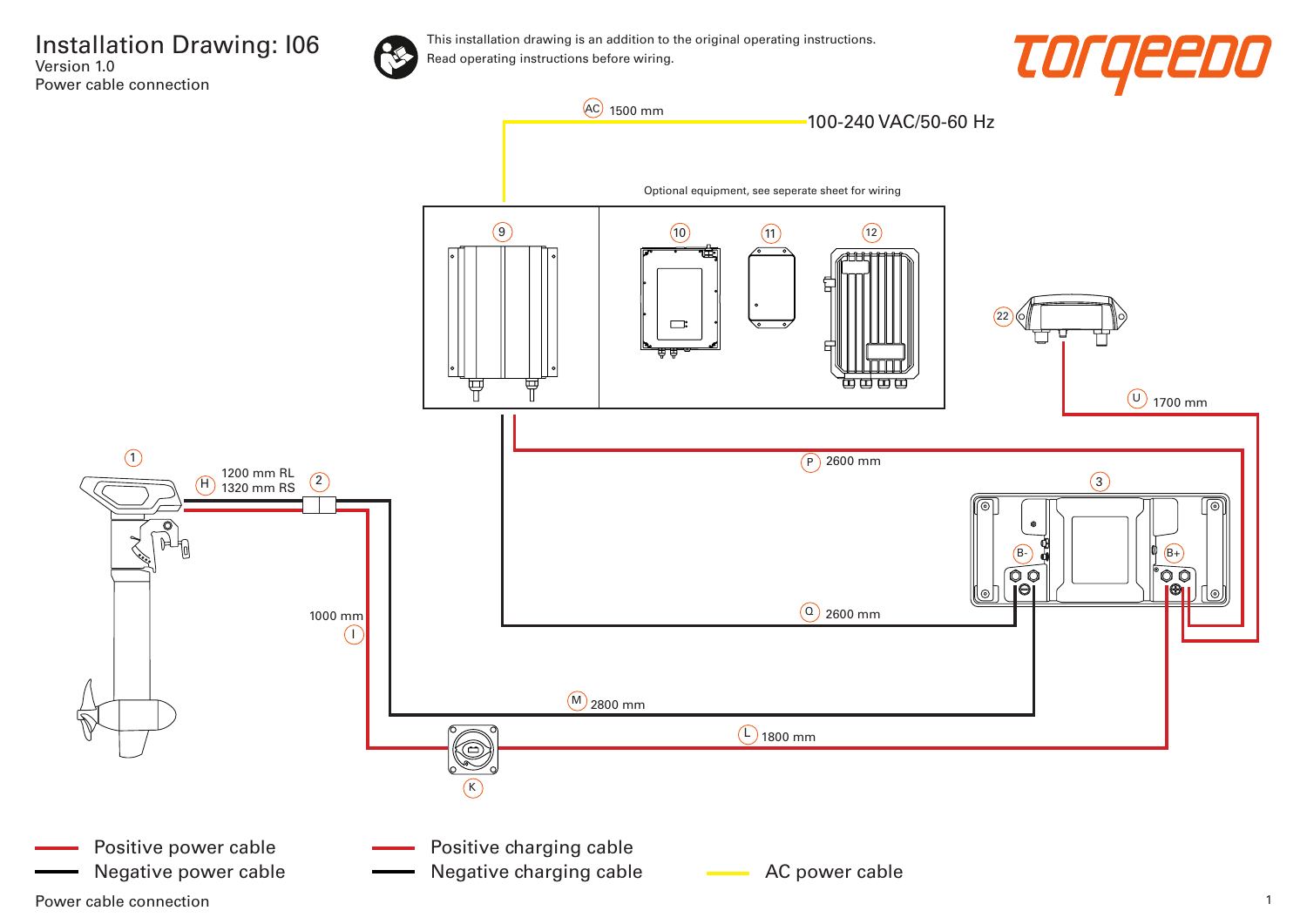Installation Drawing: I06 Version 1.0 System ground connection



This installation drawing is an addition to the original operating instructions. Read operating instructions before wiring.







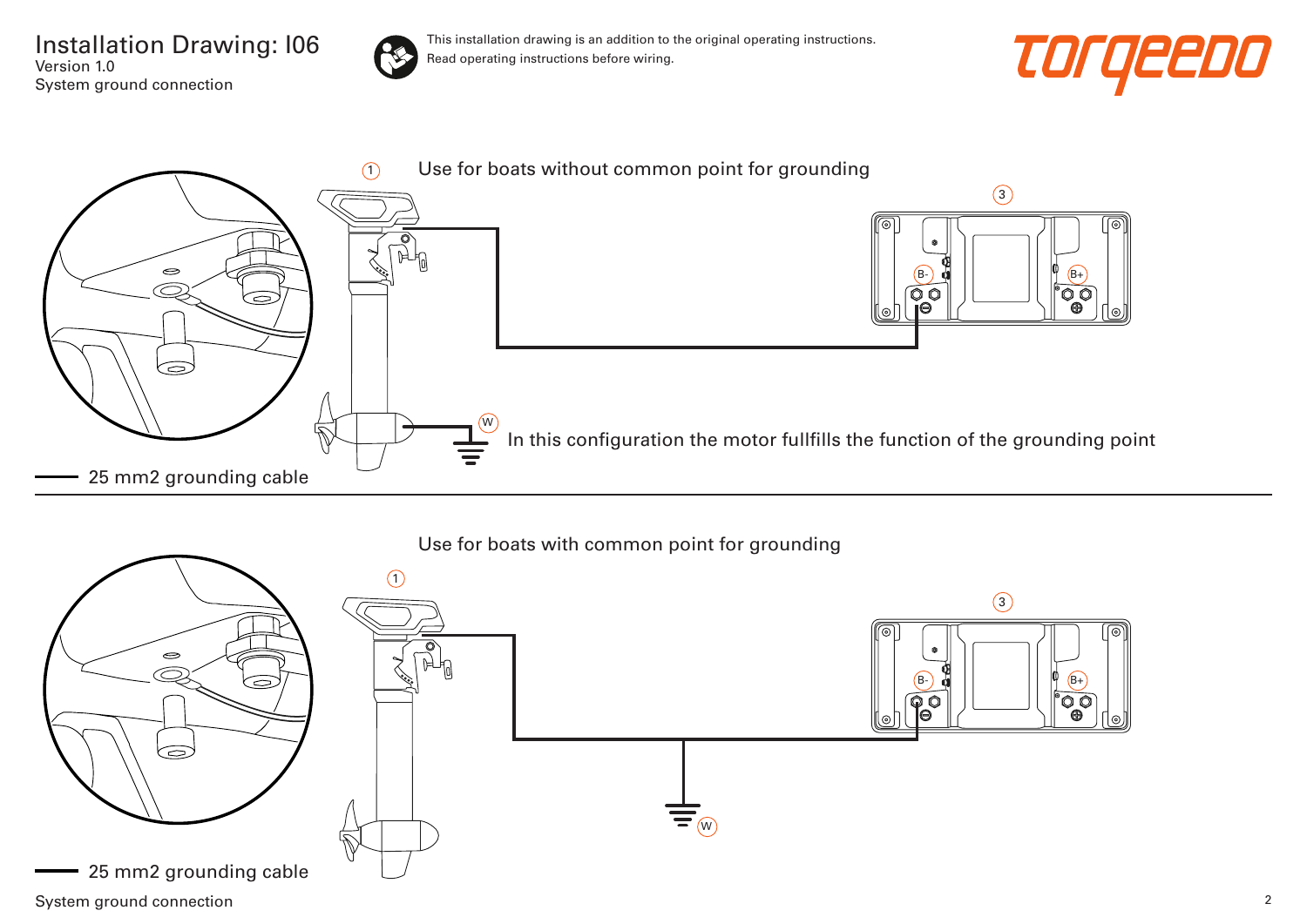Installation Drawing: I06 Version 1.0 System ground connection



This installation drawing is an addition to the original operating instructions. Read operating instructions before wiring.





In case the charger is permanently installed in the boat, the charger housing or its AC PE and battery minus pole must be connected to the common grounding point. The AC connection requires specialist knowledge and may only be carried out by qualified personnel. If necessary, have the planning and installation carried out by a specialist.

**NOTE!** To charge the batteries in the boat, a land connection in the boat with galvanic isolator or isolation transformer is required according to applicable national requirements (e.g. DIN EN ISO 13297, ABYC E-11).

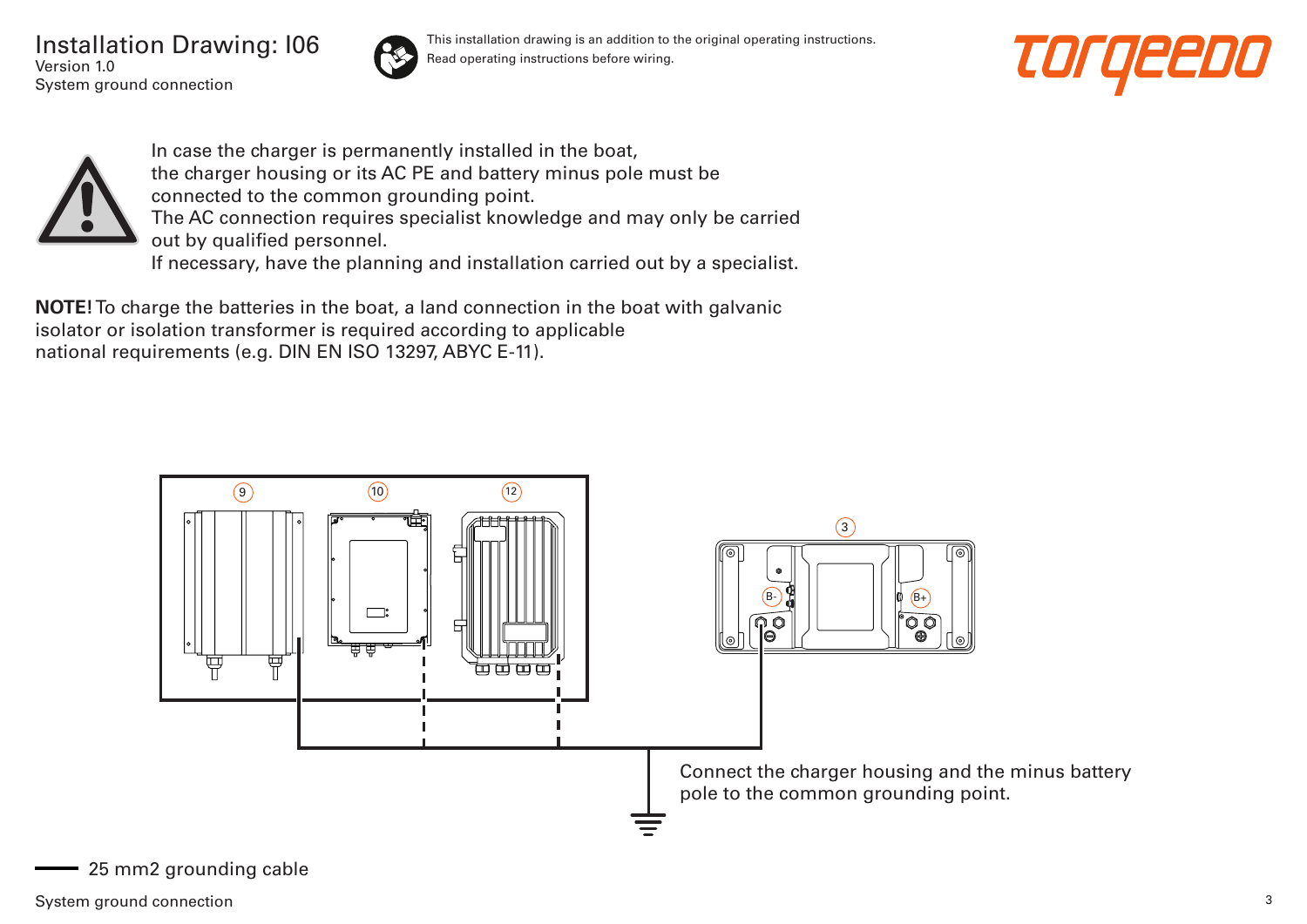

This installation drawing is an addition to the original operating instructions. Read operating instructions before wiring.



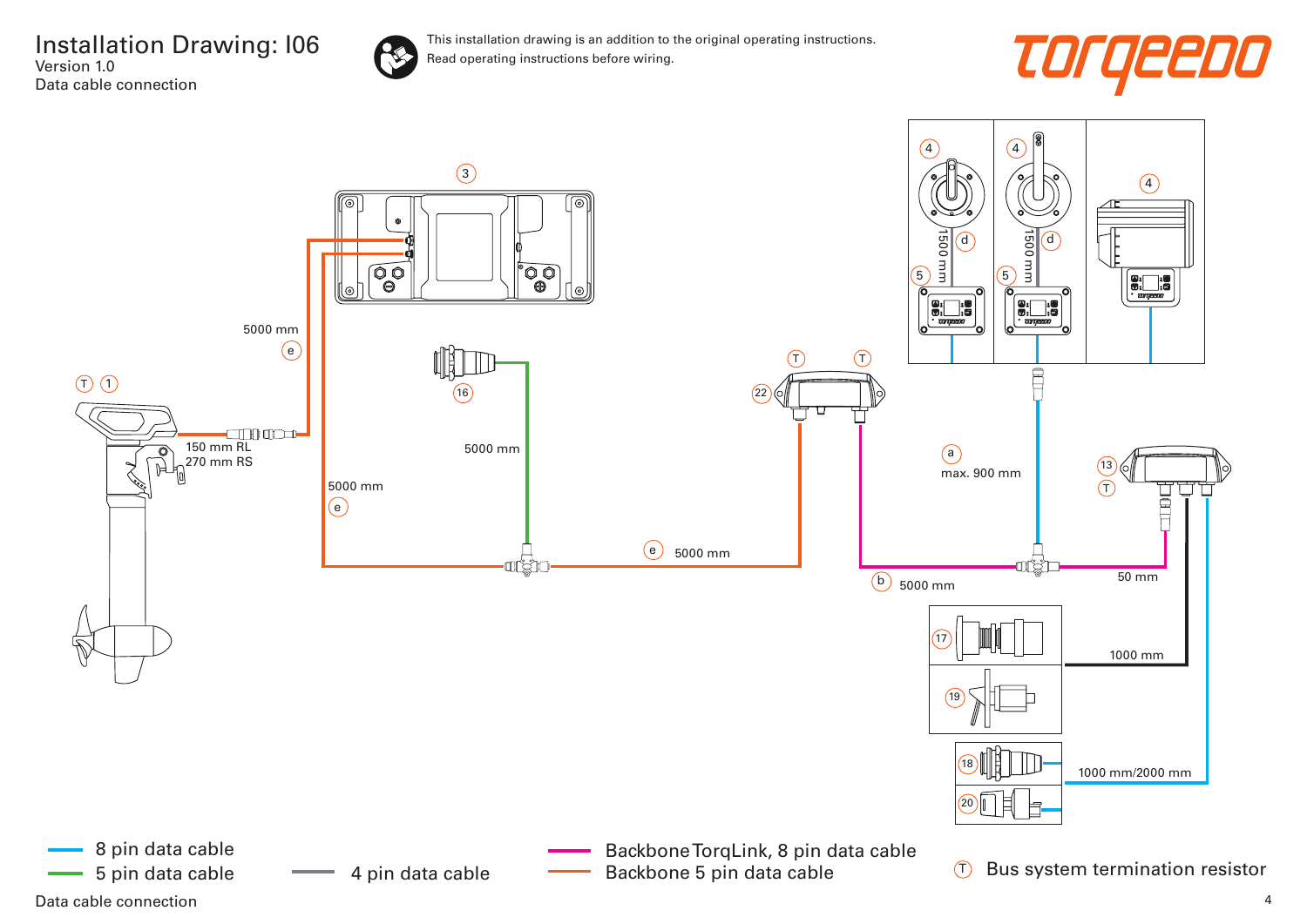## Installation Drawing: I06 Version 1.0 Bill of material/Legend/Information



This installation drawing is an addition to the original operating instructions. Read operating instructions before wiring.



| Pos.             | Item number        | Name                                      | Remarks                                                                                                                                       |
|------------------|--------------------|-------------------------------------------|-----------------------------------------------------------------------------------------------------------------------------------------------|
| $\mathbf{1}$     | 1260-00<br>1261-00 | Cruise 3.0 R                              |                                                                                                                                               |
| H, I, K,<br>L, M |                    | Cable set with battery switch             | See picture for cable length                                                                                                                  |
| $\overline{2}$   |                    | Power connector                           | max. 175 A                                                                                                                                    |
| e                |                    | Backbone cable 5-pin                      | 5000 mm                                                                                                                                       |
|                  |                    |                                           |                                                                                                                                               |
| 3                | 2106-00            | Power 24-3500                             | Select TorgLink-Battery in throttle menu!                                                                                                     |
| e                |                    | Backbone cable 5-pin                      | 5000 mm                                                                                                                                       |
|                  |                    |                                           |                                                                                                                                               |
| 16               | 2304-00            | On/Off Switch Power 24-3500<br>with cable | 5000 mm<br>Use to switch the Power 24-3500 on/off manu-<br>ally, if not in use the Power 24-3500 switches<br>off automatically after 24 hours |
|                  |                    |                                           |                                                                                                                                               |
| W                |                    | System ground                             | min. 25 mm2, not included                                                                                                                     |
|                  |                    |                                           |                                                                                                                                               |
| $\overline{4}$   | 1949-00            | <b>Throttle Sidemount Sail</b>            |                                                                                                                                               |
| 5                |                    | <b>Throttle Display</b>                   |                                                                                                                                               |
| 22               | 000-00858          | Gateway                                   |                                                                                                                                               |
| U                |                    | Gateway Power cable                       | 1700 mm                                                                                                                                       |
| $\mathsf{b}$     |                    | Backbone TorqLink cable 8-pin             | 5000 mm                                                                                                                                       |
| $\mathsf{d}$     |                    | Data cable 4-pin                          | 1500 mm                                                                                                                                       |
| 17               |                    | Emergency switch with cable               | 1000 mm                                                                                                                                       |
| 18               |                    | On/Off switch with cable                  | 2000 mm                                                                                                                                       |
| 13               | 000-00876          | TorqLink Terminator                       | <b>Bus termination resistor</b>                                                                                                               |
| a                |                    | T-Cable 8-pin                             | 900 mm/50 mm,<br>Do not extend!                                                                                                               |
| $\overline{4}$   | 1950-00            | <b>Throttle Sidemount</b>                 |                                                                                                                                               |
| 5                |                    | <b>Throttle Display</b>                   |                                                                                                                                               |
|                  |                    |                                           |                                                                                                                                               |
| 22               | 000-00858          | Gateway                                   |                                                                                                                                               |
| U                |                    | <b>Gateway Power cable</b>                | 1700 mm                                                                                                                                       |
| $\mathsf b$      |                    | Backbone TorqLink cable 8-pin             | 5000 mm                                                                                                                                       |
| d                |                    | Data cable 4-pin                          | 1500 mm                                                                                                                                       |
| 19               |                    | Kill switch with cable                    | 1000 mm                                                                                                                                       |
| 20               |                    | Key switch                                |                                                                                                                                               |

| Pos.           | Item number                  | Name                                   | Remarks                         |
|----------------|------------------------------|----------------------------------------|---------------------------------|
| $\mathsf g$    |                              | Cable for key switch<br>6-Pin to 8-pin | 1000 mm                         |
| 13             | 000-00876                    | TorgLinkTerminator                     | Bus termination resistor        |
| a              |                              | T-Cable 8-pin                          | 900 mm/50 mm,<br>Do not extend! |
|                |                              |                                        |                                 |
| $\overline{4}$ | 1951-00                      | <b>Throttle Topmount</b>               |                                 |
| 22             | 000-00858                    | Gateway                                |                                 |
| U              |                              | Gateway Power cable                    | 1700 mm                         |
| $\mathbf b$    |                              | Backbone TorgLink cable 8-pin          | 5000 mm                         |
| 17             |                              | Emergency switch with cable            | 1000 mm                         |
| 20             |                              | Key switch                             |                                 |
| $\mathbf{g}$   |                              | Cable for key switch<br>6-Pin to 8-pin | 1000 mm                         |
| 13             | 000-00876                    | <b>TorgLinkTerminator</b>              | <b>Bus termination resistor</b> |
| a              |                              | T-Cable 8-pin                          | 900 mm/50 mm,<br>Do not extend! |
|                |                              |                                        |                                 |
| 9              | 2206-20; 2206-30;<br>2206-40 | Charger Power 24-3500                  | 350W                            |
| P              |                              | + DC charge cable                      | 2600 mm; Do not extend!         |
| $\Omega$       |                              | - DC charge cable                      | 2600 mm; Do not extend!         |
| $B+$           |                              | + Battery pole                         |                                 |
| $B -$          |                              | - Battery pole                         |                                 |
| <b>AC</b>      |                              | AC power cable                         | 1500 mm                         |

Bill of material/Legend/Information 5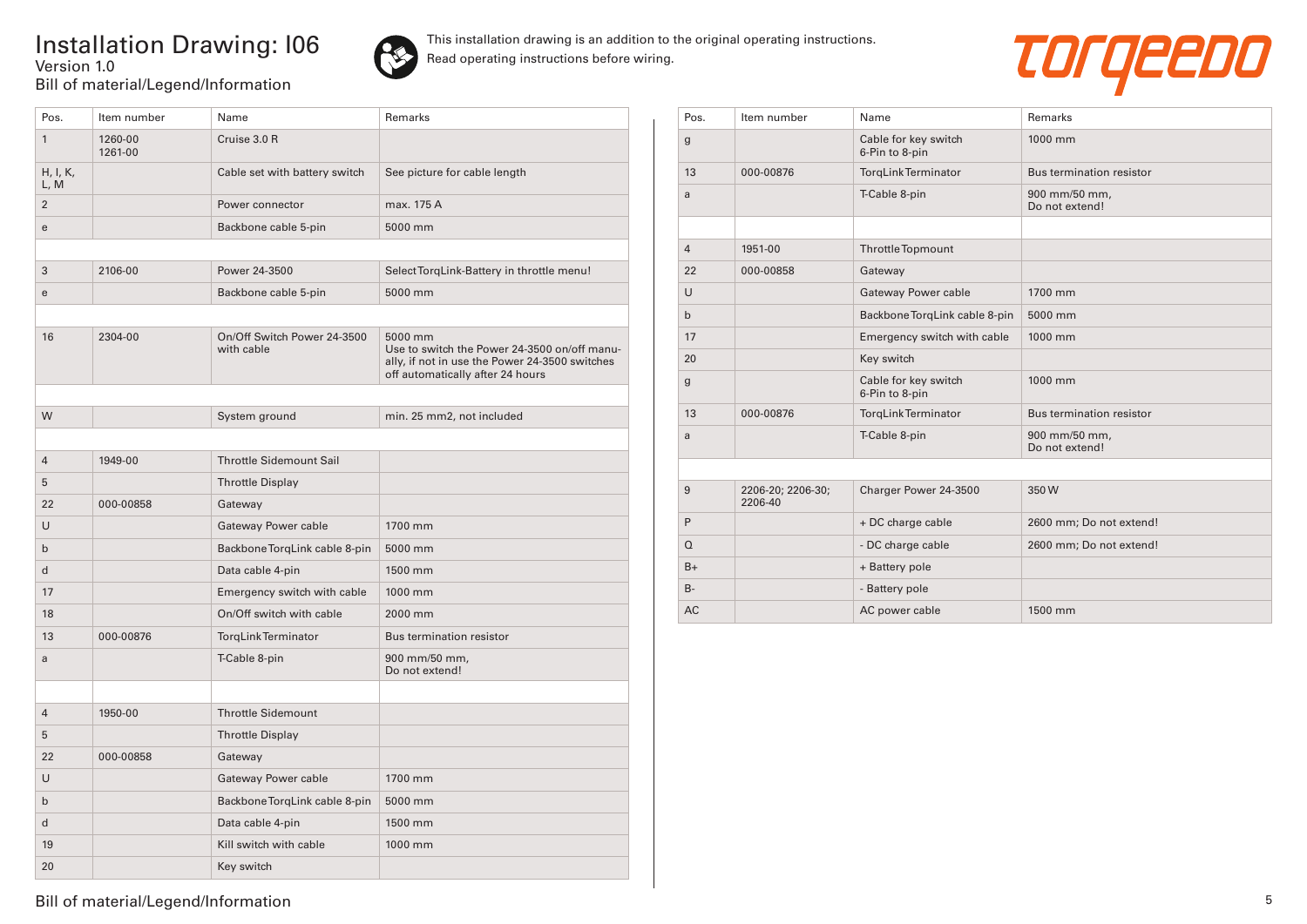## Installation Drawing: I06 Version 1.0



This installation drawing is an addition to the original operating instructions. Read operating instructions before wiring.



Bill of material/Legend/Information

| Pos.               | Item number | Name                                          | <b>Remarks</b>          |  |
|--------------------|-------------|-----------------------------------------------|-------------------------|--|
| Optional equipment |             |                                               |                         |  |
|                    |             |                                               |                         |  |
| 10                 | 2210-00     | Fast Charger Power 24-3500                    | 1700W                   |  |
| P                  |             | + DC charge cable                             | 2400 mm; Do not extend! |  |
| $\Omega$           |             | - DC charge cable                             | 2400 mm; Do not extend! |  |
| $B+$               |             | + Battery pole                                |                         |  |
| $B -$              |             | - Battery pole                                |                         |  |
| <b>AC</b>          |             | AC power cable                                | 2000 mm                 |  |
|                    |             |                                               |                         |  |
| 11                 | 2207-00     | Solar charge controller<br>Power 24-3500      |                         |  |
| P                  |             | + Charge cable                                | 1000 mm                 |  |
| $\Omega$           |             | - Charge cable                                | 1000 mm                 |  |
| $\mathsf{R}$       |             | + Input solar cable                           | 1000 mm                 |  |
| S                  |             | - Input solar cable                           | 1000 mm                 |  |
|                    |             |                                               |                         |  |
| 12                 | 2211-00     | Fast solar charge controller<br>Power 24-3500 |                         |  |
| P                  |             | + Charge cable                                | 300 mm                  |  |
| <b>P1</b>          |             | + Charge cable                                | 2200 mm                 |  |
| $\Omega$           |             | - Charge cable                                | 2500 mm                 |  |
| 21                 |             | Fuse                                          | 100 A/58 V              |  |
| $\mathsf{R}$       |             | + Input solar cable                           | not included            |  |
| S                  |             | - Input solar cable                           | not included            |  |

Connect the cruise motor and terminator to each end of the backbone.

The TorqLink bus system requires a terminator (terminating resistor) at both ends of the backbone in order to function correctly.

One of the terminators is located in the "Terminator Single", "Terminator Twin", "Throttle 1918-00", "Throttle 1976-00" , the other is built into the cruise motor. Therefore, when installing, make sure that the components "Terminator" and "Cruise motor" are each connected to one end of the backbone.

The connection position of the remaining components on the backbone can be freely selected.

Keep the following points in mind when planning:

- An earthing point is required for your Torqeedo system. Take into account the connection and the cables required for this in your planning. The required cable cross-sections can be found in the section Tools, equipment and material.
- First determine and plan the installation positions of all components.
- Measure the required length of the TorqLink backbone.<br>• Measure the lengths of all required stub lines (cable co
- Measure the lengths of all required stub lines (cable connection between component and TorgLink backbone).
- When planning, please note that TorqLink drop cables must not be extended. If necessary, plan the TorqLink backbone so that the components can be connected through the TorqLink drop cable without an extension. If necessary, extend the TorqLink backbone to connect a component that is far away; you can find corresponding extensions in our accessories catalogue.
- Cables must be fixed every 400 mm, plan attachment material. In places where fastening is not possible, a scuff guard must be fitted.
- Openly laid cables (e.g. inflatable boat) must be protected with chafing protection, plan sufficient material.
- When planning, please note not to bundle power cables with data or antenna cables (e.g. radios) for other loads.
- Observe the minimum bending radius of the cables when planning.
- If a second earthed onboard power system is available, ensure that both systems use a common earthing point.
- Live parts must be fitted or installed with protection against accidental contact; the necessary installation space must be taken into account during the planning stage.
- Always connect batteries as the last component to the system to avoid short circuits and voltage peaks.
- Do not extend drop cables, extend backbone if necessary.
- Protect plugs and contacts against contamination before installing them.
- Do not pull at the cables.
- Do not twist cables.
- Do not install cables in permanently wet areas such as bilges.
- Install cables free of chafing and not around sharp edges, if necessary, attach chafing protection.<br>• Maintain bending limits
- Maintain bending limits.
- Install plug connections free of tension and load.

Observe the minimum bending radius when laying all cables:



| Torgeedo data cable  | 8 x diameter                                 |  |
|----------------------|----------------------------------------------|--|
| Torgeedo power cable | 8 x diameter                                 |  |
| Farth cable          | see cable manufacturer's specifica-<br>tions |  |
| Other power cables   | see cable manufacturer's specifica-<br>tions |  |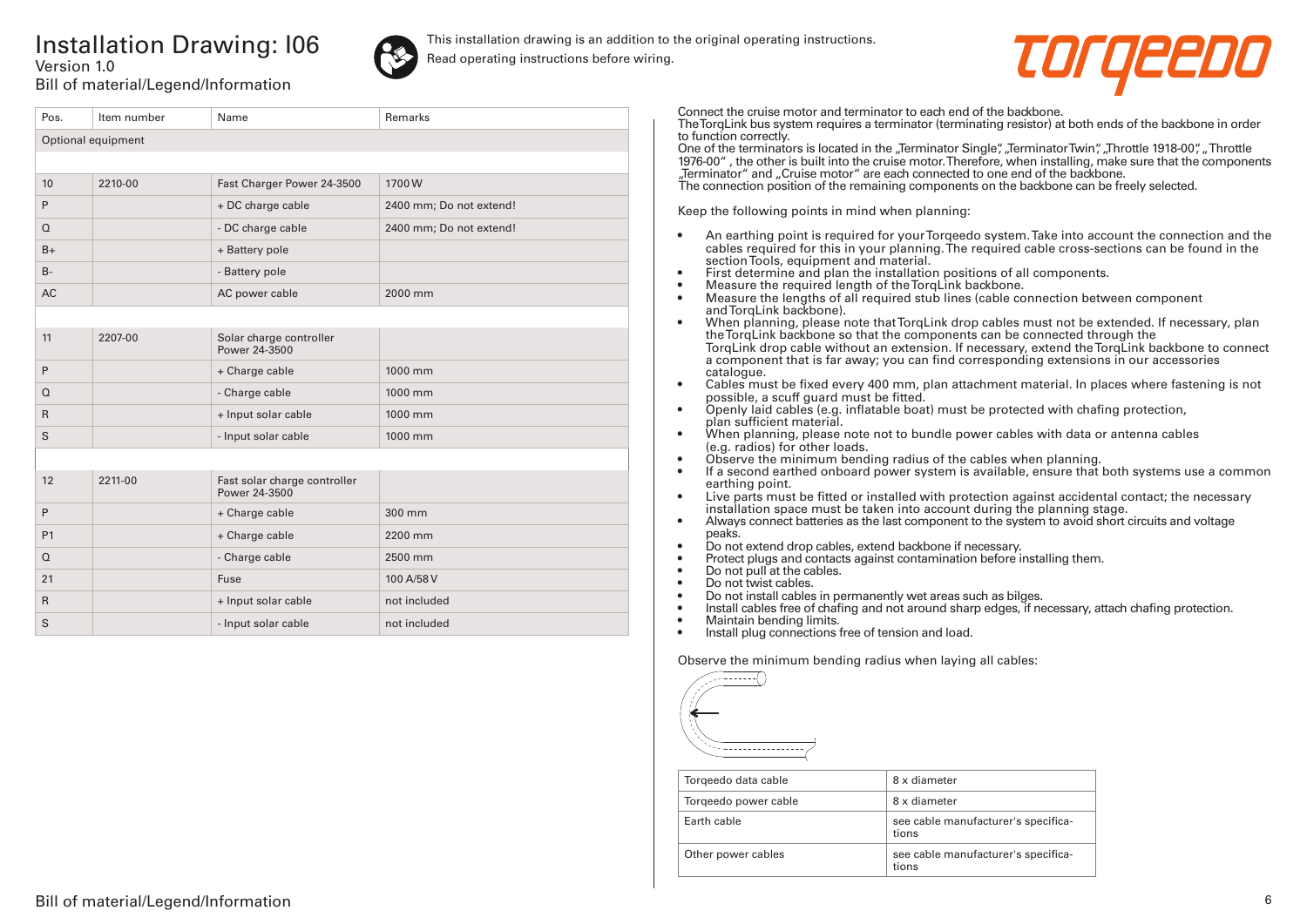

This installation drawing is an addition to the original operating instructions. Read operating instructions before wiring.



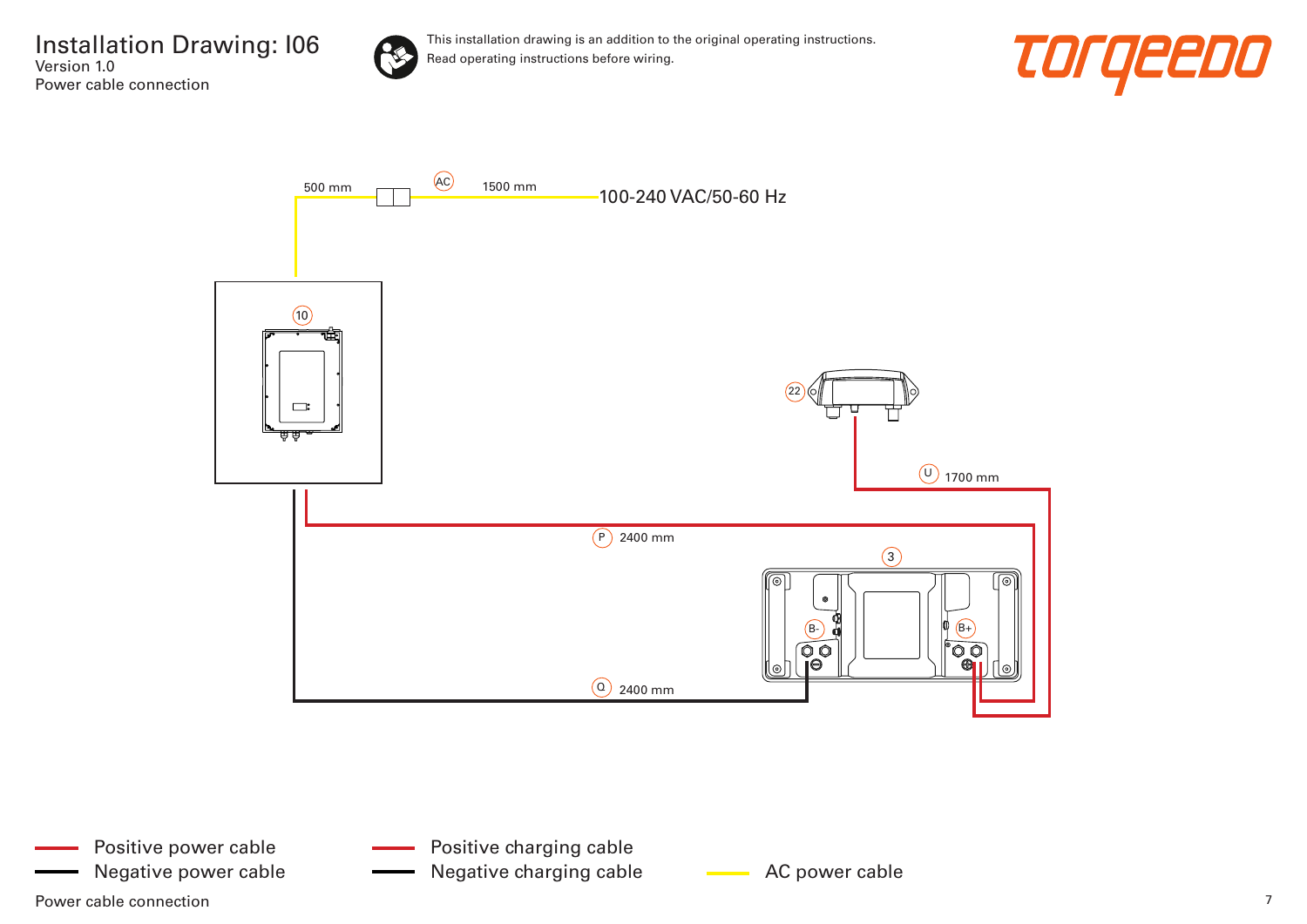

This installation drawing is an addition to the original operating instructions. Read operating instructions before wiring.





Power cable connection and the connection of the set of the set of the set of the set of the set of the set of the set of the set of the set of the set of the set of the set of the set of the set of the set of the set of t Positive power cable Negative power cable **AC AC power cable** Negative charging cable **AC** power cable

Positive charging cable